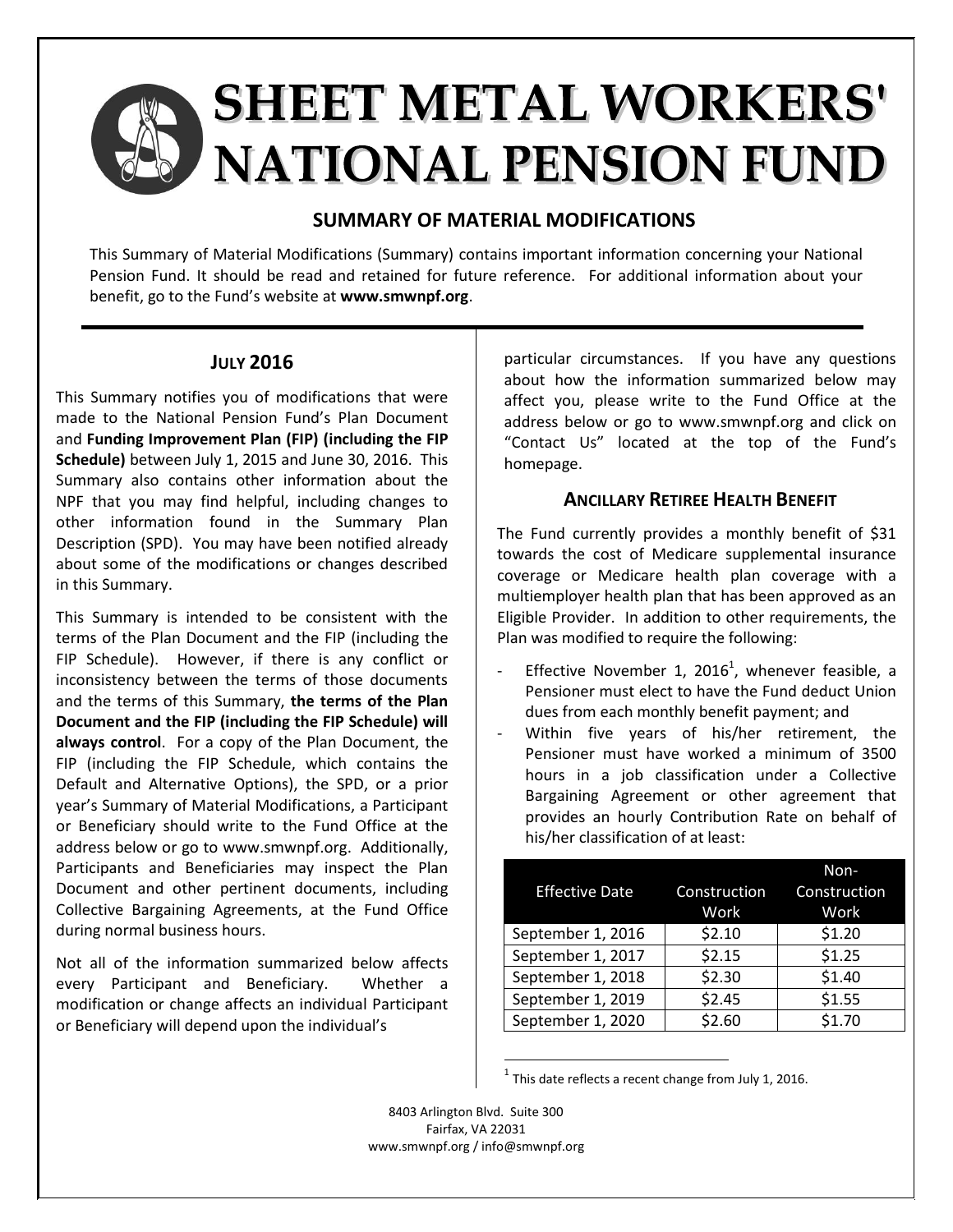| September 1, 2021 | \$2.75 | \$1.85 |
|-------------------|--------|--------|
| September 1, 2022 | S2.90  | \$2.00 |

Additionally, if the Pensioner's former bargaining unit does not meet the minimum Contribution Rate as described above, the Pensioner and his/her spouse will lose entitlement to this benefit effective January 1 of the following year. For example, suppose September 1, 2020 the hourly NPF Contribution Rate in your former unit is lower than \$2.60 (Construction Work) or \$1.70 (Non-Construction Work); all Pensioners and their spouses from that bargaining unit will lose the \$31 supplemental insurance subsidy effective January 1, 2021. Please keep in mind that this retiree health benefit is not a vested benefit, and may be modified or terminated at any time.

#### **FREE LOOK EXCEPTION**

The Fund's Trustees approved the continuance of the Free Look Exception for the 2016 Plan Year. This exception is only available to Employers that never had an obligation to contribute to the Fund before 2015 and that meet certain conditions. If eligible, the Free Look Exception gives the new Employer an opportunity to become a Contributing Employer for up to 48-months without incurring withdrawal liability, or if applicable, an Exit Contribution provided certain conditions are met. The Free Look Exception was summarized in more detail in the July 2015 Summary of Material Modifications.

## **IMPACT OF FUTURE CHANGES TO OPTIONS (I.E., INCREASES DUE UNDER THE FIRST OR SECOND ALTERNATIVE OPTIONS)**

Under the FIP Schedule both the First Alternative Option and the Second Alternative Option currently have scheduled annual Contribution Rate increases through 2017. Late last year, the FIP Schedule was amended to provide that in the event the bargaining parties negotiate or otherwise agree to a Collective Bargaining Agreement that expires after November 30, 2018, they will be deemed to have agreed to any additional Contribution Rate increases and/or future benefit reductions that apply to such Option. The FIP also was amended in late 2015 to provide that if a Collective Bargaining Agreement that became effective after the Fund entered into Endangered Status expires, and the bargaining parties fail to adopt an updated FIP

Schedule Option within 180 days after the date on which it expired, the Trustees will implement the FIP Schedule Option that was applicable under the expired Collective Bargaining Agreement, as updated and in effect on the date the Collective Bargaining Agreement expired (i.e., the bargaining parties will be deemed to have adopted that updated FIP Schedule Option).

### **CHANGE IN TRUSTEES**

It is with profound regret and sadness that we announce the untimely death of Trustee Phil Meyers. Mr. Meyers served as a Management Trustee with the Fund since 2001. He leaves behind a legacy of dedication and commitment to the Fund and the unionized sheet metal industry. A successor Management Trustee has not been appointed as of the time this Summary went to press.

In 2015, Trustees Bruce Word and John Boske retired, and Patrick Landgraf and Michael Coleman were appointed to succeed Messrs. Word and Boske as Labor Trustees.

#### **WORK FOR WITHDRAWN EMPLOYERS**

Please keep in mind that in order to earn additional pension benefits with the Fund, you must be working in Covered Employment for an NPF Contributing Employer. If you work for a business that is no longer obligated to contribute to the Fund (i.e., has withdrawn from the Fund), you will not earn additional pension benefits for any employment with that employer. Working for a withdrawn employer instead of a Contributing Employer can also have other adverse consequences, such as delaying the start of Early Retirement Pension benefits or losing eligibility for a 55/30 Pension (if applicable). With that in mind, the Fund's current records show that the following employer's withdrew from the Fund in 2015 or later:

| Local | <b>Employer</b>                | <b>Date</b> |
|-------|--------------------------------|-------------|
| 018   | Polar Refrigeration & Heating  | 6/1/15      |
| 018   | Pro Serv Plumbing & Heating    | 5/1/15      |
| 028   | <b>Direct Aire</b>             | 2/1/15      |
| 028   | Jordan Panel Systems           | 9/1/15      |
| 036   | Dale Crampton Company          | 1/1/16      |
| 036   | <b>Fairchild Industries</b>    | 1/1/15      |
| 038   | <b>First Class Sheet Metal</b> | 5/1/15      |
| 044   | <b>Summit Sheet Metal</b>      | 5/1/16      |

8403 Arlington Blvd. Suite 300 Fairfax, VA 22031 www.smwnpf.org / info@smwnpf.org